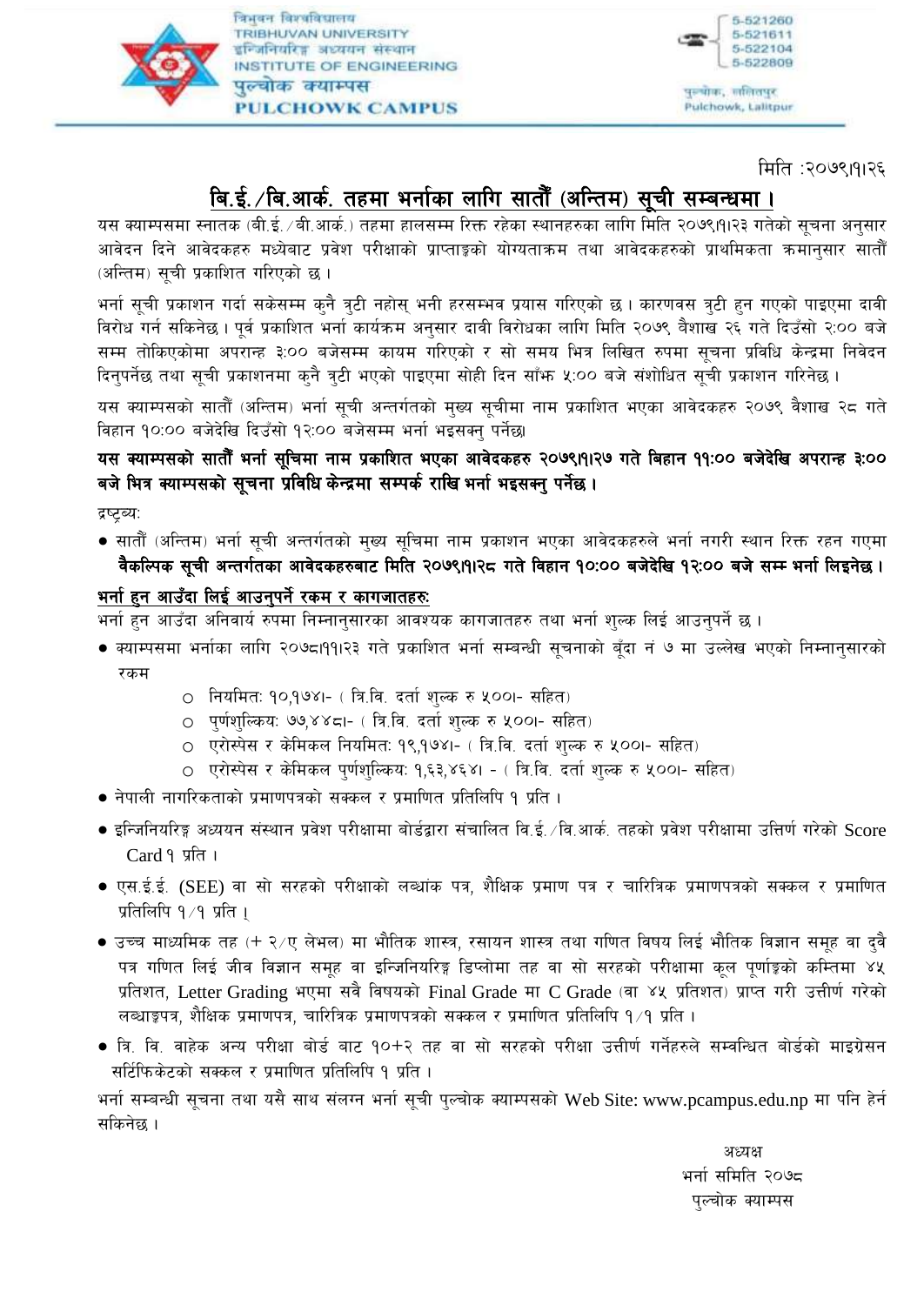#### Pulchowk Campus BE/BArch Seventh Waiting Admission List 2078

#### **Electrical Engineering Full Fee (6)**

| S.N. | <b>Roll No</b> | Applicant Name     | <b>IGender</b> | <b>District</b> | Rank | p1      | p2 | p3 | l p4 | p5 | p <sub>6</sub> | p7 | p8 | <b>Remark</b> |
|------|----------------|--------------------|----------------|-----------------|------|---------|----|----|------|----|----------------|----|----|---------------|
|      |                | 847 AADARSHA KAINI | Male           | Tanahun         | 1209 | 1つ<br>ᅭ |    |    |      |    |                |    |    | <b>New</b>    |
|      |                | 6708 ASHIM NEUPANE | Male           | <b>Jhapa</b>    | 1369 | 1つ<br>ᅭ |    |    |      |    |                |    |    | <b>New</b>    |

#### **Electrical Engineering Full Fee (6) Waiting**

| S.N. | <b>Roll No</b> | Applicant Name       | <b>Gender</b> | <b>IDistrict</b> | Rank | p1 | $\log 2$ | p3 | p4 | p5 | p6 | $\sqrt{p}$ | p8 | <b>IRemark</b> |
|------|----------------|----------------------|---------------|------------------|------|----|----------|----|----|----|----|------------|----|----------------|
|      |                | 1988 PUSPA BHANDARI  | Female        | Syangja          | 1893 | 11 | ດເ       |    |    |    |    |            |    |                |
|      |                | 1481 ROSHAN SHRESTHA | Male          | Salvan           | 2785 | וס |          |    |    |    |    |            |    |                |
|      |                | 1029 AAYUSH JHA      | Male          | <b>IDhanusha</b> | 3235 | וס |          |    |    |    |    |            |    |                |

#### **Electronics, Communication and Information Engineering Regular (7)**

| S.N. | <b>Roll No</b> | <b>TApplicant Name</b>    | Gende  | <b>IDistrict</b> | <b>Rank</b> | p <sub>2</sub> | $p^2$ | p3 | p4 | D <sub>2</sub> | l pe | ID. | p8 | <b>Remark</b>                 |
|------|----------------|---------------------------|--------|------------------|-------------|----------------|-------|----|----|----------------|------|-----|----|-------------------------------|
|      |                | . BHATT<br>9HIMA<br>וו הי | Female | Kanchanpur       | $- -$<br>-- |                |       |    |    |                |      |     |    | 8 (FmQ)<br>shifted from<br>ΠG |

# **Electronics, Communication and Information Engineering Full Fee (8)**

| S.N. | <b>Roll Nc</b> | Applicant Name             | d'Gender | <b>District</b> | <b>IRank</b> | . D.      | D <sub>2</sub> | l p | l p4 | -lp | lp6 | ı٥, | p8 | <b>Remark</b>     |
|------|----------------|----------------------------|----------|-----------------|--------------|-----------|----------------|-----|------|-----|-----|-----|----|-------------------|
|      |                | <b>IMALSINA</b><br>8 APALA | Female   | Kathmandu       | 1689         | . .<br>-- | --             |     |      |     |     |     |    | <b>New</b><br>FmC |

#### **Electronics, Communication and Information Engineering Full Fee (8) Waiting**

| IS.N. | <b>IRoll No</b> | <b>Applicant Name</b>       | Gender | <b>District</b>  | Rank | p  | $p^2$ | p <sub>3</sub> | l p4 | lp5 | p6 | p7 | p8 | <b>IRemark</b> |
|-------|-----------------|-----------------------------|--------|------------------|------|----|-------|----------------|------|-----|----|----|----|----------------|
|       | וסכסנ           | PANDEY<br><b>ISUPRIYA F</b> | Female | <b>Kathmandu</b> | 3967 | 12 | 28    | o.<br>οι       |      |     |    |    |    |                |

#### **Mechanical Engineering Regular (9)**

| S.N. | $\cdots$<br>'Roll No | <b>IApplicant Name</b>        | <b>IGende</b> | <b>IDistrict</b> | <b>Rank</b> | - IDJ | ¶D∠ | p3 | l p4 | ID. | 1 pe | D/ | p8 | <b>IRemark</b>                          |
|------|----------------------|-------------------------------|---------------|------------------|-------------|-------|-----|----|------|-----|------|----|----|-----------------------------------------|
|      | 862                  | <b>GHIMIRE</b><br><b>RFGA</b> | <b>Male</b>   | IGulm.           | י מי<br>340 |       |     |    |      |     |      |    |    | $\cdot$ .<br>ೆ from 1u<br>shifter<br>be |

#### **Mechanical Engineering Full Fee (10)**

| S.N | <b>Roll Nc</b>           | <b>IApplicant Name</b>    | IGender | . .<br>$\cdots$<br><b>DISTRICT</b> | <b>IRank</b>                         | . D.F                    | υz | D3 | D <sup>4</sup> | 1p | l p6 | p7 | lp8 | <b>IRemark</b> |
|-----|--------------------------|---------------------------|---------|------------------------------------|--------------------------------------|--------------------------|----|----|----------------|----|------|----|-----|----------------|
|     | $\sqrt{2}$<br>$\sqrt{ }$ | UPAN KARKI<br><b>INIR</b> | Male    | Lalitpur                           | $\mathbf{A}$ $\mathbf{C}$<br>_ סכ⊥ – | $\overline{\phantom{0}}$ |    | 10 |                |    |      |    |     | <b>New</b>     |

#### **Computer Engineering Regular (11)**

| S.N. | $\mathbf{11}$ $\mathbf{21}$<br>l Roll<br>l Nc | <b>Applicant Name</b> | <b>IGender</b> | <b>District</b> | <b>IRank</b>             | p1 | p2 | p3 | 1p4 | -lp | l p6 | ۱p, | p8 | <b>Remark</b>         |
|------|-----------------------------------------------|-----------------------|----------------|-----------------|--------------------------|----|----|----|-----|-----|------|-----|----|-----------------------|
|      |                                               | 393 PRABIN ADHIKARI   | Male           | Kaski           | $\overline{\phantom{a}}$ | -- |    |    |     |     |      |     |    | To be shifted from 12 |